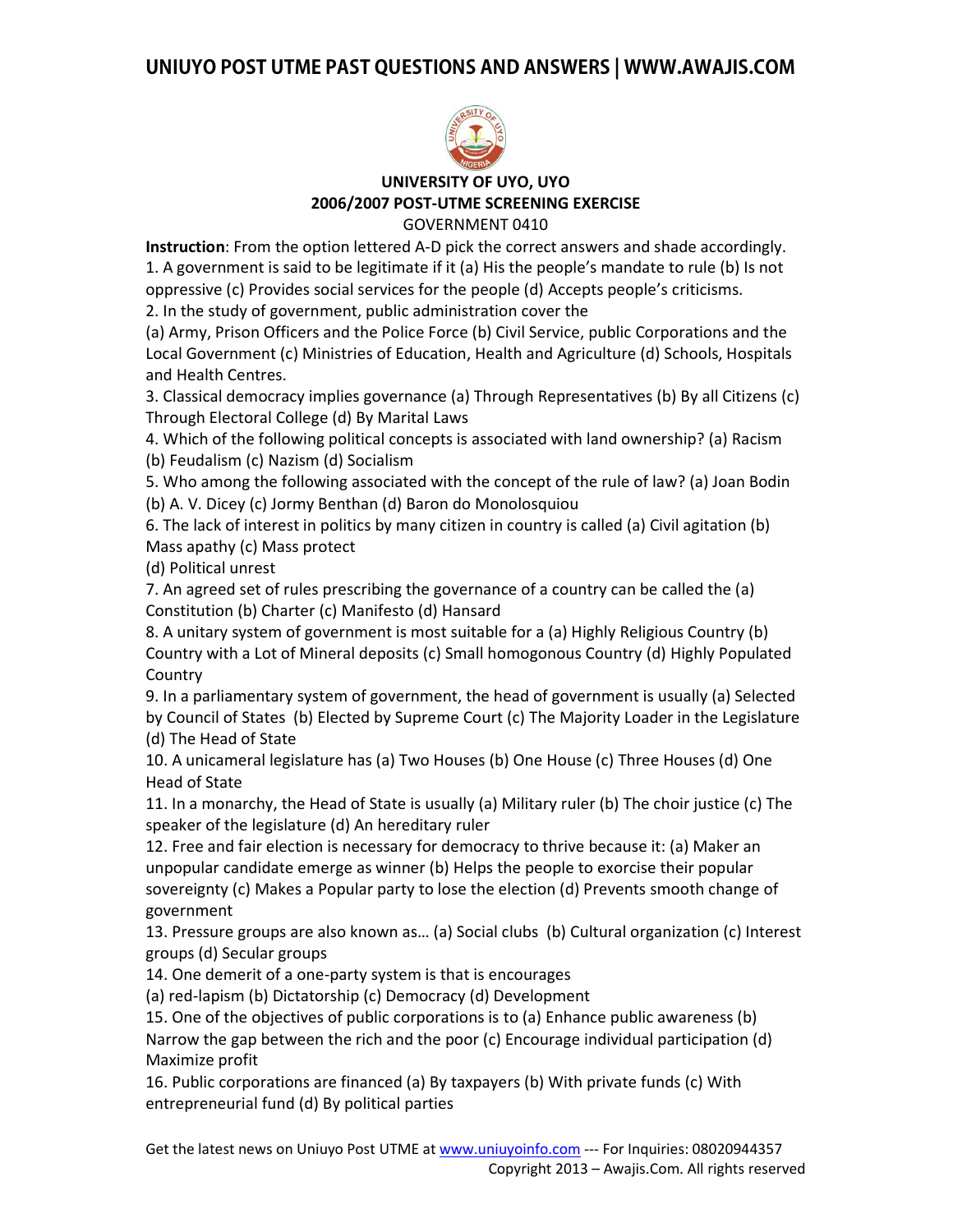17. Which of the following is an advantage of local government in West African acting as?

(a) Agent for money based politics

(b) Electoral commission (c) Training grounds for political loader (d) Agents for pressure groups

18. In the pro-colonial West Africa, the kingdoms of the Asanto, Wolof and Hausa were examples of a (a) State (b) Union (c) Country (d) Nation

19. Indirect rule was successful in some parts of West African because (a) The British tyrannized the people (b) It suited the existing traditional political structure (c) British officers learnt the local languages (d) The residents were seed administrators

20. The National Congress of British West African (NCBWA) was founded in 1919 by (a) Kobina Sokyi (b) J. B. Danquah (c) Monsah Sarah (d) J. E. Casely Hayford

21. Elective principle was introduced in the British colonies after

(a) Series of negotiation by the chiefs (b) Consolations with age grades (c) A series of agitations by the educated elite (d) The Queen's desire to come to the colonies.

22. An important innovation of the constitutions of British West African colonies in the 1020s was the (a) Introduction of elective principle (b) Appointment of Africans to the executive council (c) Restriction of Governor's veto powers (d) Opening of Regional Assembles

23. The military intervenes in West African Politics mainly because (a) Politicians play the game according (b) Law and order are maintained (c) They are batter rulers (d) of election malpractices

24. The secretary-General to the United Nations Organization (UNO) is appointed for a period of (a) Three years (b) Five years (c) Seven years (d) Nine years.

25. Which of the following bloc exited in Africa, prior to the formation of the organization of African Unity (OAU)? The (a) Monrovia, Accra and Casablanca group (b) Brazzaville, Loma and Monrovia group (c) Casablanca, Brazzaville and Monrovia group (d) Algeria, Monrovia and Casablanca group.

### **ANSWERS**

**1a 2b 3a 4b 5b 6b 7a 8c 9c 10b 11d 12b 13c 14b 15b 16c 17c 18d 19b 20d 21c 22a 23d 24b 25c** 

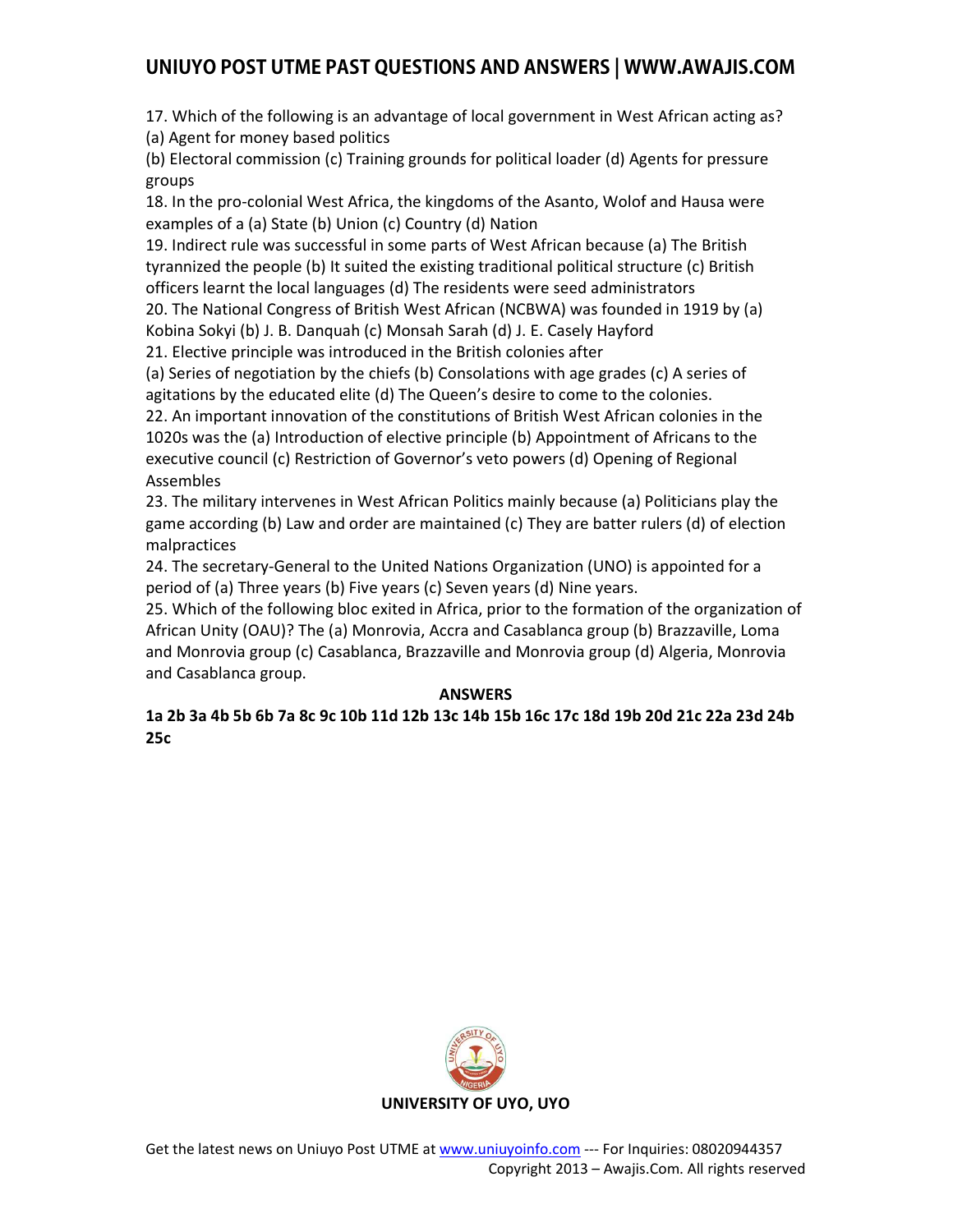#### **2007/2008 POST-UTME SCREENING EXERCISE GOVERNMENT 0241**

1. In the 1980s, the political, movement that challenged the NND domination of Lagos politics was the (a) AG (b) NCNC (c) NPC (d) NYM

2. The Nigerian public complaints commission as the Ombudsman suffers most from (a) Manipulation by political office holders (b) Lack of power to enforce its decisions (c) Too many complaints to handle effectively (d) Poor knowledge of workings of the public services 3. The day to day operation of public corporations is the direct responsibility of the (a) Board of directors (b) Union workers

(c) Management (d) Supervising ministry

4. In Nigeria, the local government service commission is set up by the (a) Local Government Chairman (b) Federal Government (c) Local Government Councils (d) State Government

5. How many states were created in Nigeria in 1967? (a) 4 (b) 12 (c) 19 (d) 21

6. One main weakness of a unitary system of government is that (a) It is run as a single entity (b) The constitution can be amended easily (c) Carpet-crossing and opposition are made difficult (d) It facilitates the domination of minority groups.

7. One of the major source of a constitution is (a) Opinion poll

(b) Judicial precedence (c) Political debate (d) Executive order

8. A typical form of delegated legislation is (a) Bye-law (b) Degree (c) Gazette (d) Acts of Parliament

9. One of the central tenets of the fascist doctrine is that the leader is (a) Subordinate to the laws of the state

(b) Subordinate to the norms of he society (c) Weak relative to the constitution (d) Supreme relative to the constitution

10. coalition government arises when (a) One of the parties has a majority in parliament (b) The ruling party is defeated in parliament (c) No party has a majority in parliament (d) Two or more parties co-operates to pass a bill in parliament

11. Separation of powers is a principles which enables each arm of government to (a) Probe one another (b) Carry out its constitutional functions (c) Moderate the scope or the constitution (d) Overlap the functions of the other.

12. The supreme court, though its interpretations of the constitution is a (a) Guardian of freedom (b) Participator in the politics of the state (c) Protector of the state (d) Preserver of the status quo

13. The main attributes of a state are (a) Government, the police and the armed forces (b) Population, territory, government and sovereignty (c) Federal, state and local government (d) The press, the legislature, the executive and the judiciary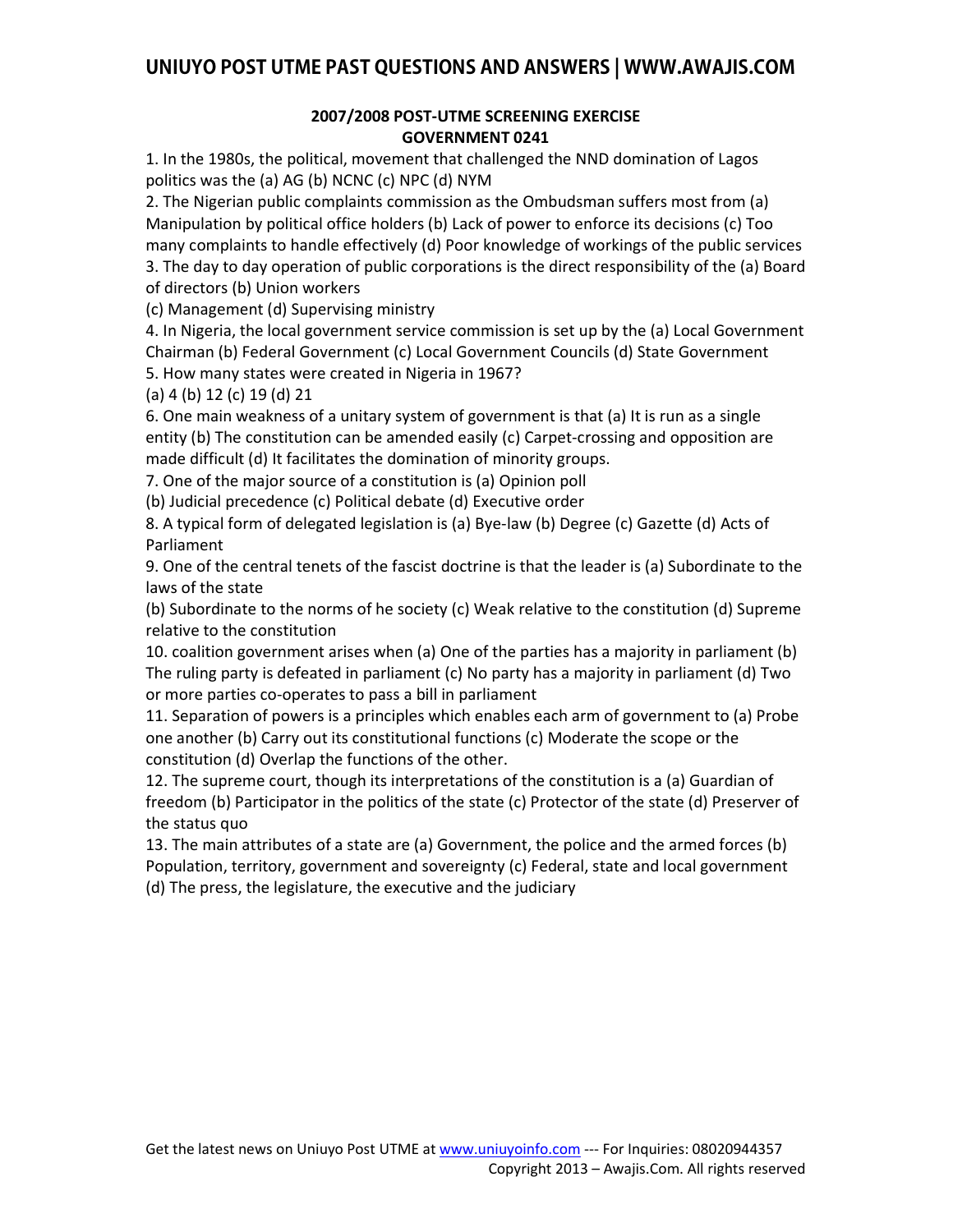14. A disadvantage of the one party system is that it (a) Emphasize political difference makes accountability difficult (c) Negates freedom of association (d) Delays decision making 15. The rule of law is a cardinal principle associated with

(a) Communist systems (b) Federal systems (c) Feudal systems (d) Democratic system

16. The civil service cadre responsible for the general supervision and control of ministries is the (a) Executive (b) Administrative (c) Professional (d) Clerical

17. Citizenship refers to the (a) Legal status of a member of a state (b) Indigenous member of a state (c) Highest position in a state (d) Social status of a person in a state

18. Under presidential system of government, the legislature and the executive are (a) Elected separately to an unfixed term (b) Appointed at the same time to an un term (c) Appointed by the judicial to fixed term (d) Elected separately to a fixed term.

19. The act of removing an elected official by the electorate is referred to as (a) Impeachment (b) Consensus (c) Recall (d) Plebiscite

20. A characteristic of public opinion is that it is (a) Static (b) Dynamic (c) Positive (d) Negative

21. Constitutionism refers to the (a) Amendment of an existing constitution (b) Process of drafting a constitution (c) Process of operating a constitution (d) Adherence to a constitution

22. Which of the following electoral bodies in Nigeria conducted elections from 1979 to 1983? (a) Federal electoral commission (b) National electoral commission (c) National electoral commission of Nigeria (d) Independent national electoral commission

23. The main function of public opinion is to (a) Change the policy of government (b) Support the policy of government (c) Indoctrinate the people (d) Provided direction or public policy

24. A referendum is a device to ensure that (a) Elections are free and fair (b) Legislation vote to resolve contentious issues (c) Decisions are effected with the consent of citizen (d) Byeelections are held to fill vacant positions.

25. Pressure groups harmonize different individual concerns through interest (a) Articulation (b) Mobilization (c) Manipulation (d) Aggregation

### **ANSWERS TO 2007/2008-GOVERNEMT**

#### **1d 2c 3d 4a 5d 6b 7c 8d 9a 19b 11d 12b 13b 14a 15b 16c 17d 18a 19b 20a 21b 22b 23c 24b 25d**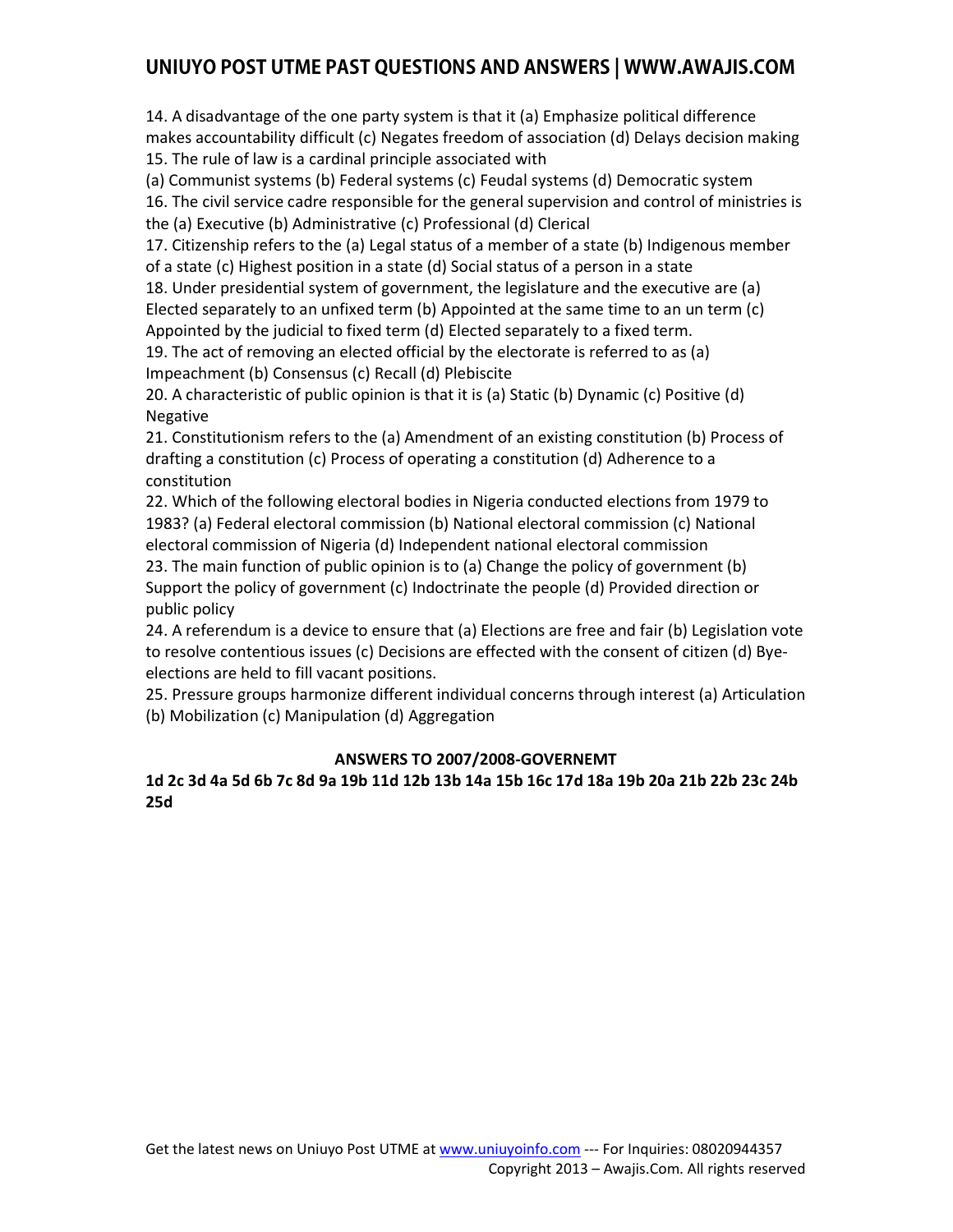

**UNIVERSITY OF UYO, UYO 2008/2009 POST-UTME SCREENING EXERCISE** GOVERNMENT 0321

1. A principal defect of the commonwealth is (a) lack of commitment by member states. (b) Lack of a quorum at annual summits (c) poverty among member states (d) lack of democratic head

2. Nigerian declared that she would not attend the OAU summit in Tripoli in 1982 unless (a) colonial Gaddafi resigned as the Libyan head of state (b) Libya withdrew her troops from Chad (c) President Shedu Shagari became the chairman of OAU

(d) Cameroon was suspended for killing Nigerian soldiers at Bakassi

3. Nigeria's non-aligned policy was criticized because of the

(a) ECOWAS Treaty (b) nuclear test ban treaty (c) Anglo Nigerian defense pact (d) nonproliferation treaty.

4. NEPAD was adopted during the OAU summits held in (a) Tonls (b) Lusaka (c) Cairo (d) Abuja

5. Nigeria's interest in teaming up with other developing countries in the world is predicated on (a) her desire is consume more manufactured goods (b) her desire to produce more raw materials (c) preserving her independence and promoting development (d) getting a permanent sent in the united nations security council.

6. Which of the following was once Nigeria's permanent representative at the United Nations? (a) Professor Bolaji Akinyemi (b) Major-General Ike Nwachukwu (c) Professor Jibril Aminu (d) Major-General Joseph Garba

7. Ethics and accountability in government can be guaranteed through (a) legislative cooperation (b) executive and judicial immunity (c) due process and transparency (d) administrative reforms.

8. The process of law making by the legislature begins with

(a) Initiating a bill (b) commencing debate (c) a public nearing (d) The first reading.

9. A non-permanent feature of a state is (a) society (b) population (c) territory (d) government

10. The ancient Greek practiced (a) direct democracy (b) Representative democracy (c) liberal democracy (d) Benevolent dictatorship

11. The information of confederations is based primarily on

(a) Hegemonic considerations (b) historical reasons (c) security considerations (d) geographical factors

12. the declaration of election results is the executive duty or (a) political party chairman (b) electoral commissions (c) chief justices (d) election petition tribunals.

13. The traditions of a people that shape their government and politics represents their (a) political culture (b) political ideology (c) political acculturation (d) political socialization 14. According to Karl Max, the mode of production that precedes capitalism is (a)

mercantilism (b) feudalism (c) socialism (d) communalism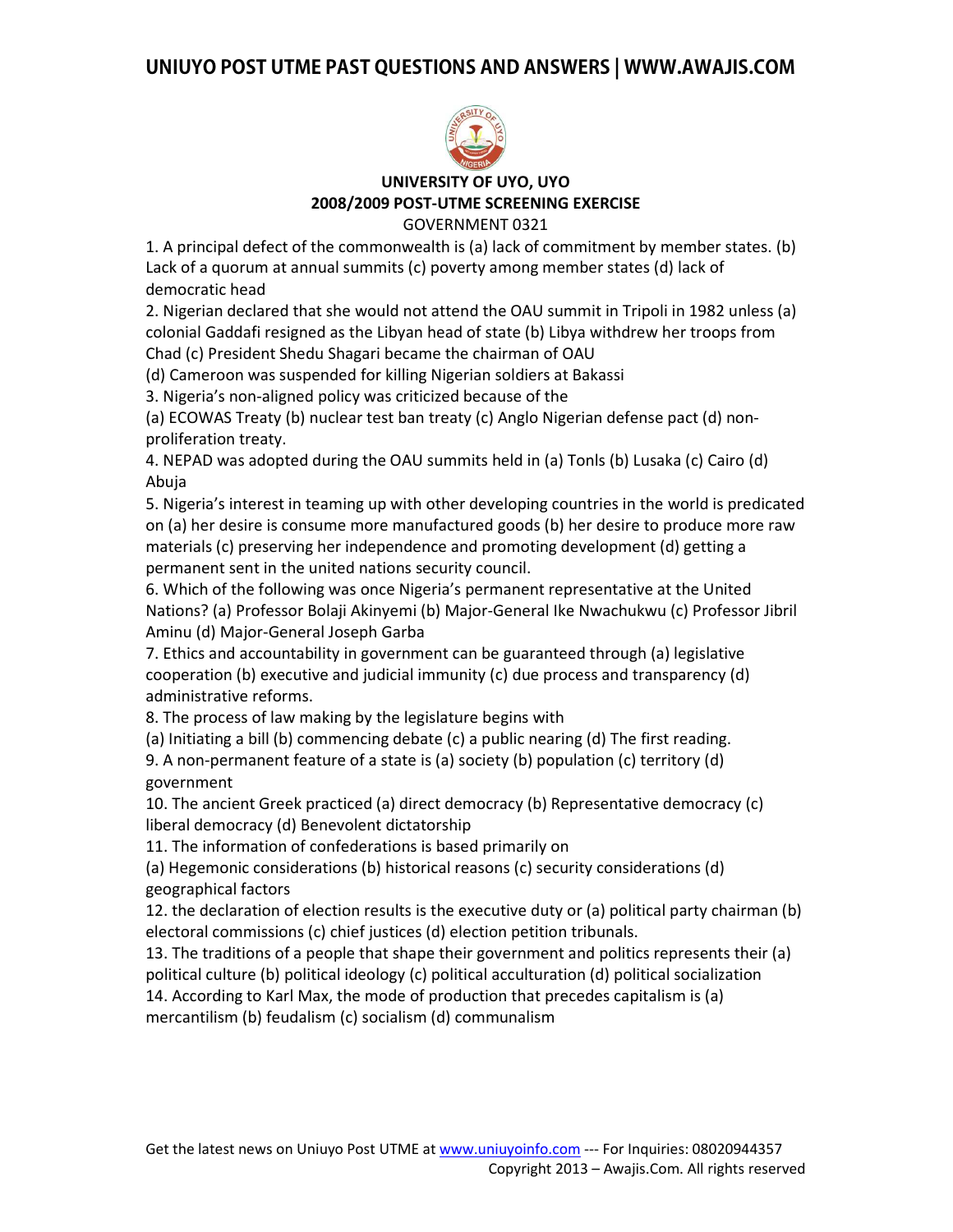15. The executive is mainly concerned with the (a) confirmation of appointments (b) approval of treaties (c) approval of budgets (d) Implementations of policies

16. Distinguishing feature of a federal state is (a) a written constitution (b) resource control (c) separation of powers (d) cultural diversity

17. The recognition and general acceptance of the right to rule in a country based on laiddown regulations is known as (a) traditional authority (b) constitutional authority (c) sovereignty authority (d) legitimate authority

18. A political ideology that advocates extreme nationalism and suppression of individual liberties is (a) socialism (b) communism (c) feudalism (d) fascism

19. In a democracy, a major setback in the judicial process is (a) political neutrality (b) lack of professionalism (c) freedom from punishment (d) inadequate material resources

20. A vote taken by the citizenry on an important political issue is a (a) recall (b)general election (c) bye-election (d) referendum

21. A constitution is classified as rigid if (a) it requires special procedures to amend (b) its core provisions are made by degree (c) all its provisions cannot be amended (d) its core provisions can be amended

22. An exception to the mandate of the legislature is the (a) enactment of laws (b) oversight of the executive (c) representation of the citizenry (d0 conduct of external relations

23. One of the obligations of a citizen is (a) obedience to the laws of the land (b) active participation in partisan politics (c) sticking to is beliefs (d) loyalty to the ruling party.

24. One of the objectives of a multiparty system is to (a) prevent rigging (b) provide alternatives (c) avoid ethnicity (d) eliminate corruption

25. A constitution formulated and imposed on a country without popular participation said to be created by (a) fiat (b) directives (c) command (d) degree

#### **ANSWERS GOVERNMENT 2008/2009**

**1.C 2.B 3.D 4.A 5C 6.A 7.D 8.D 9.B 10.D 11.D 12.B 13.D 14.D 15.C 16.C 17.C 18.D 19.C 20.A 21.A 22.A 23.B 24.A 25.A** 



#### **UNIVERSITY OF UYO, UYO 2009/2010 POST-UTME SCREENING EXERCISE**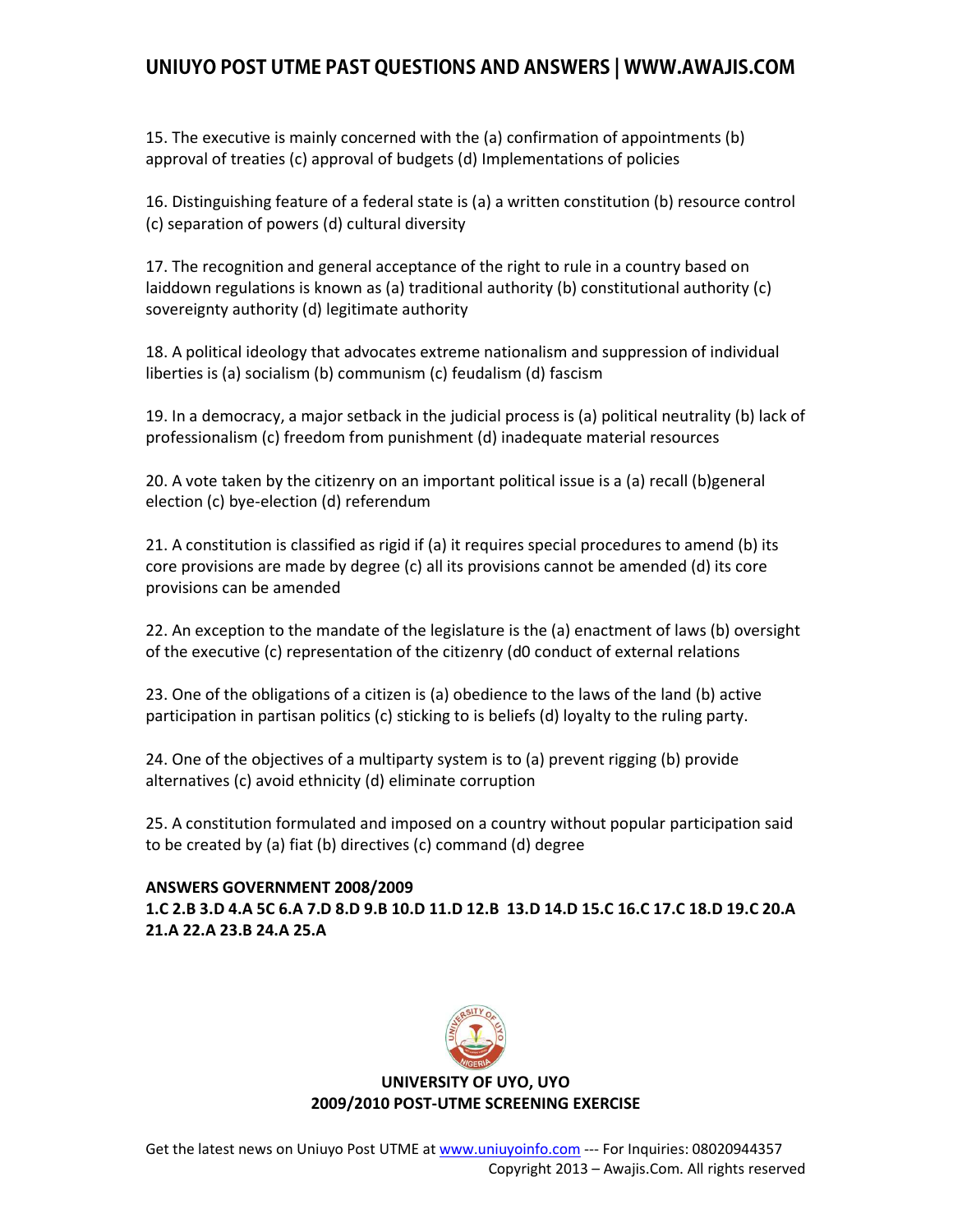#### GOVERNMENT **0120**

**Instruction**: From the option lettered A-D pick the correct answers and shade accordingly. 1. Government as an institution of the state is defined as a body which (a) conducts election for the country (b) makes, enforces and interprets law for the state (c) hires and train political leaders (d) makes and interpret laws.

2. The study of Government in school is important because the students can (a) learn about their rights (b) qualify for elections (c) be assisted by political leaders (d) be nominated for a trip abroad.

3. The primary function in a state is to (a) maintain law and order (b) provide transport services (c) engage in campaign and rallies (d) imprison criminals.

4. The functions of a state is achieve through (a) political socialization (b) separation of powers (c) organs of government (d) diplomatic means.

5. The unique feature of a state is (a) information (b) anarchy (c) organize laws (d) direct democracy.

6. The ability to enforce obedience is known as (a) legitimacy (b) power (c) influence (d) fame.

7. A major source of political power is (a) election (b) force (c) influence (d) ombudsman. 8. Power is transferred into authority through a (a) force (b) legitimacy (c) judiciary (d) sovereignty.

9. Political authority is the (a) legitimate right to exercise political power (b) ability to control political behavior (c) right to participate in political campaigns (d) right to form political parties.

10. The extent in which the citizens accept the institutions, official and activities of the government is known as (a) authority (b) permission (c) legitimacy (d) power.

11. The concept of sovereignty was pronounced by (a) Adam Smith (b) Jeremy Bentham (c) Karl Marx (d) Jean Bodin.

12. Popular sovereignty belongs to the (a) immigrants (b) electorates (c) cabinet (d) legislature.

13. Which of the following factors places limitation to the application of sovereignty in a state? (a) Civil service (b) International laws (c) political culture (d) Political parties

14. Democracy originated from (a) Greece (b) Britain (c) USA (d) Germany

15. Which of the following is a basic principle of democracy? Rule by (a) the majority and the protection of minority (b) the wealthy few (c) the minority at the expense of the majority (d) two political parties.

16. The concept of political culture was introduced by (a) friendrich Engels (b) Abraham Lincon (c) Harold Laski (d) Gabriel Almond.

17. Which of the following is a component of political culture? (a) Injunction (b) Cognitive orientation (c) Mandamus (d) Harbeas Corpus.

18. The teaching and learning of political cultures is known as political (a) participation (b) socialization (c) administration (d) development.

19. Which of the following contributes to political socialization? (a) Gerrymandering (b) tourism (c) diplomatic immunity (d) Terrorism.

20. Which of the following political concepts promotes sharing and cooperation in the society (a) Aristocracy (b) Capitalism (c) Communalism (d) Oligarchy.

21. Which of the following is true about a capitalist state? (a) private individuals control the economy (b) the workers are not exploited (c) government controls the means of production (d) there is no class struggle.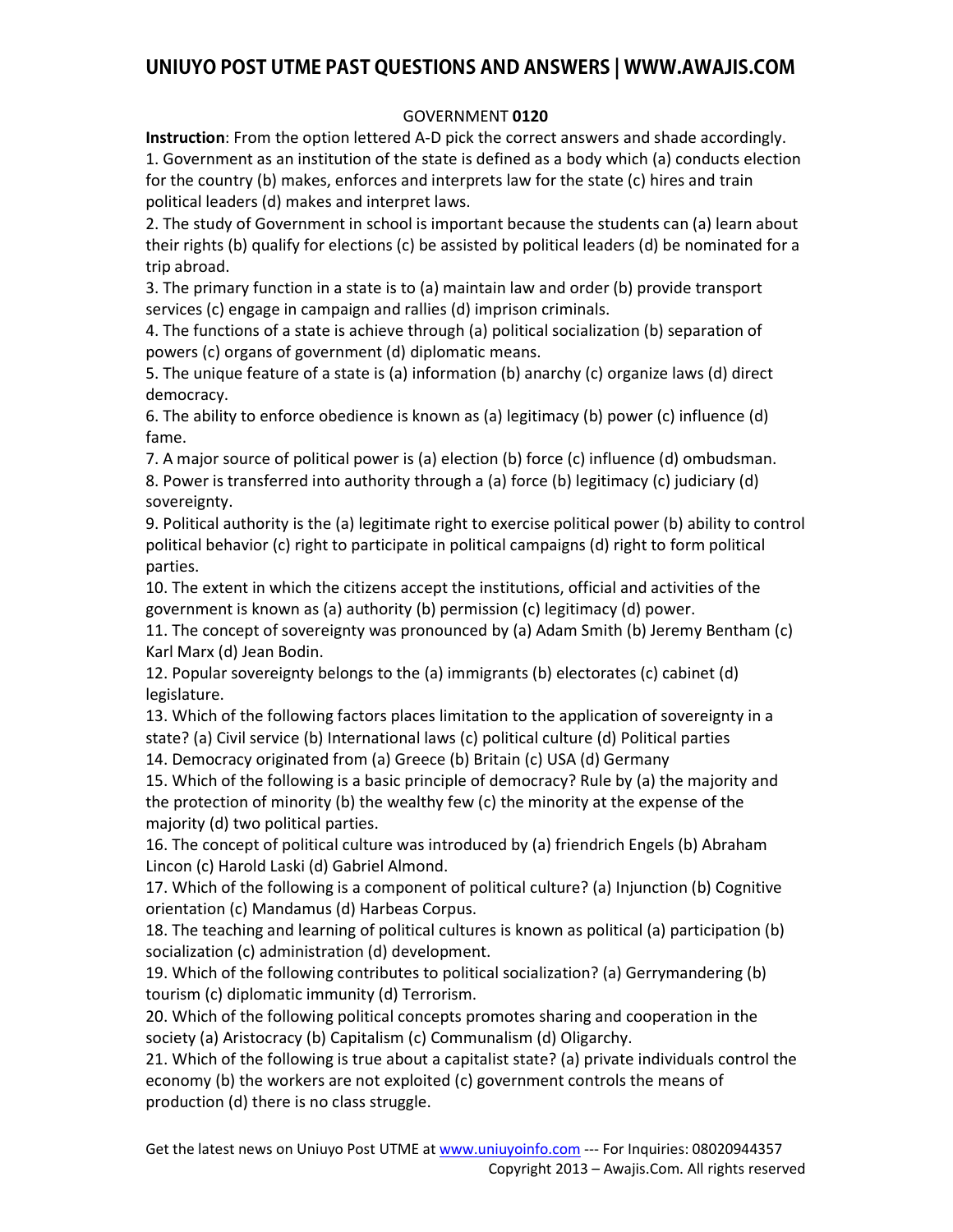22. The highest stage of socialism is (a) oligarchy (b) capitalism (c) communism (d) totalitarianism.

23 One of the central tenets of the fascist doctrine is that the leader is (a) Subordinate to the laws of the state (b) Subordinate to the norms of he society (c) Weak relative to the constitution (d) Supreme relative to the constitution

24 Public corporations are financed (a) By taxpayers (b) With private funds (c) With entrepreneurial fund (d) By political parties

25 In a monarchy, the head of state is usually (a) a military rule

(b) The ethic justices (c) the speaker of the legislature

(d) A hereditary rule

#### **ANSWERS TO GOVERNMENT 2009/2010**

**1. B 2. A 3.A 4.C 5. C 6. B 7. A 8. D 9. A 10. C 11. C 12. B 13. B 14. A 15. A 16. C 17. B 18. B 19. B 20. C 21. A 22. C 23.A 24.C 25.D** 



#### **UNIVERSITY OF UYO, UYO 2010/2011 POST-UTME SCREENING EXERCISE GOVERNMENT 0320**

**Instruction:** From the options lettered A to D choose answer and shade according in the spaces provided

1. The functions of government include all the following except the A. maintenance of peace and order B. provision of social services C. protection of citiz ens from malicious attacks

Get the latest news on Uniuyo Post UTME at www.uniuyoinfo.com --- For Inquiries: 08020944357 Copyright 2013 – Awajis.Com. All rights reserved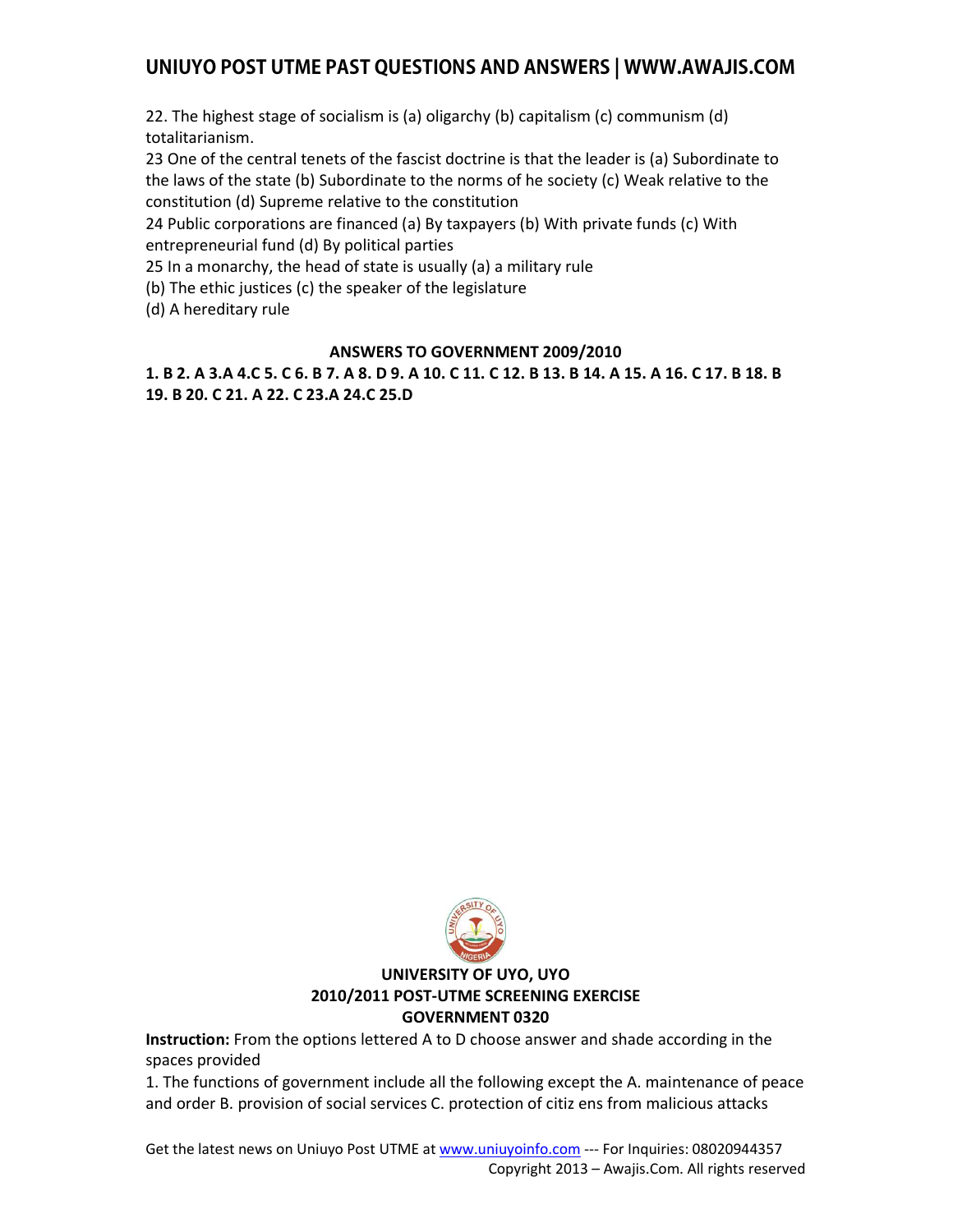D. provision of fee medial services

2. Delegated legislation refers to the (a) Power of government agencies to make laws (b) Law made by the legislature

(c) Transfer of law making power to the executive and judicial arms (d) Laws made by government agencies as authorized by the legislature

3. A system of government which allows individual citizens to control the means of production and distribution is called

(a) Capitalism (b) Faselsm (c) Feudalism (d) Communalism

4. Political authority is (a) Consent and recognition of the legitimacy of the government by the governed (b) Power of the government to improve its will on the people (c) Ability of the people to reject a bad government (d) Power of the government derived from the constitution

5. In which of the following political systems is the Rule of Law likely to be most enhanced? (a) Military (b) Parliamentary (c) Fascist (d) Monarchical

6. Who is regarded as the father of communism (a) Karl Marx

(b) V.L Lenin (c) Benito Mussolini (d. A. V. Bieey

7. A major reason for enshrining fundamental human rights in the constitution is to (a) Make the constitution flexible (b) make the constitution supreme (c) protect the rights of office holders

(d) protect the rights of individuals in the society

8. Which of the following is a disadvantage of confederation?

(a) The central government is too far from the people (b) The central authority is vested with too much power (c) The primary loyalty of the citizens is to the government (d) It encourages secession

9. Franchise means the (a) Ability to conduct election (b) Body of principles governing the conduct of an election (c) Right to participate in an election (d) Right granted to French citizens to vote

10. Public opinion can best be defined as (a) One man's view on public issues (b) Sentiments expressed on public policies

(c) the sum total of popular views on public policies (d) The views of the rich expressed on public affairs

11. Which of the following best explains the term manifests? The (a) Constitution of a political party (b) Authority to form a political party (c) proposed programmed of a political party

(d) symbol of the ruling political party

12. How many Nigerians were elected into the legislative council when the elective principle was upplied in 19723? (a) Two

(b) Three (c) Four (d) Five

13. The geographical units into which a country is divided for the purpose of elections are called (a) Constituencies

(b) Poling areas (c) Local government areas (d) States

14. An organized group which influences government decision is a (a) Political party (b) Cooperative society (c) Vigilante group (d) Pressure group.

15. Annoyingly in the civil service means that an officer (a) Should work without complaint

(b) Should not be heard or seen

(c) Does not take praise or blame for his performance

(d) Remains in office indefinitely.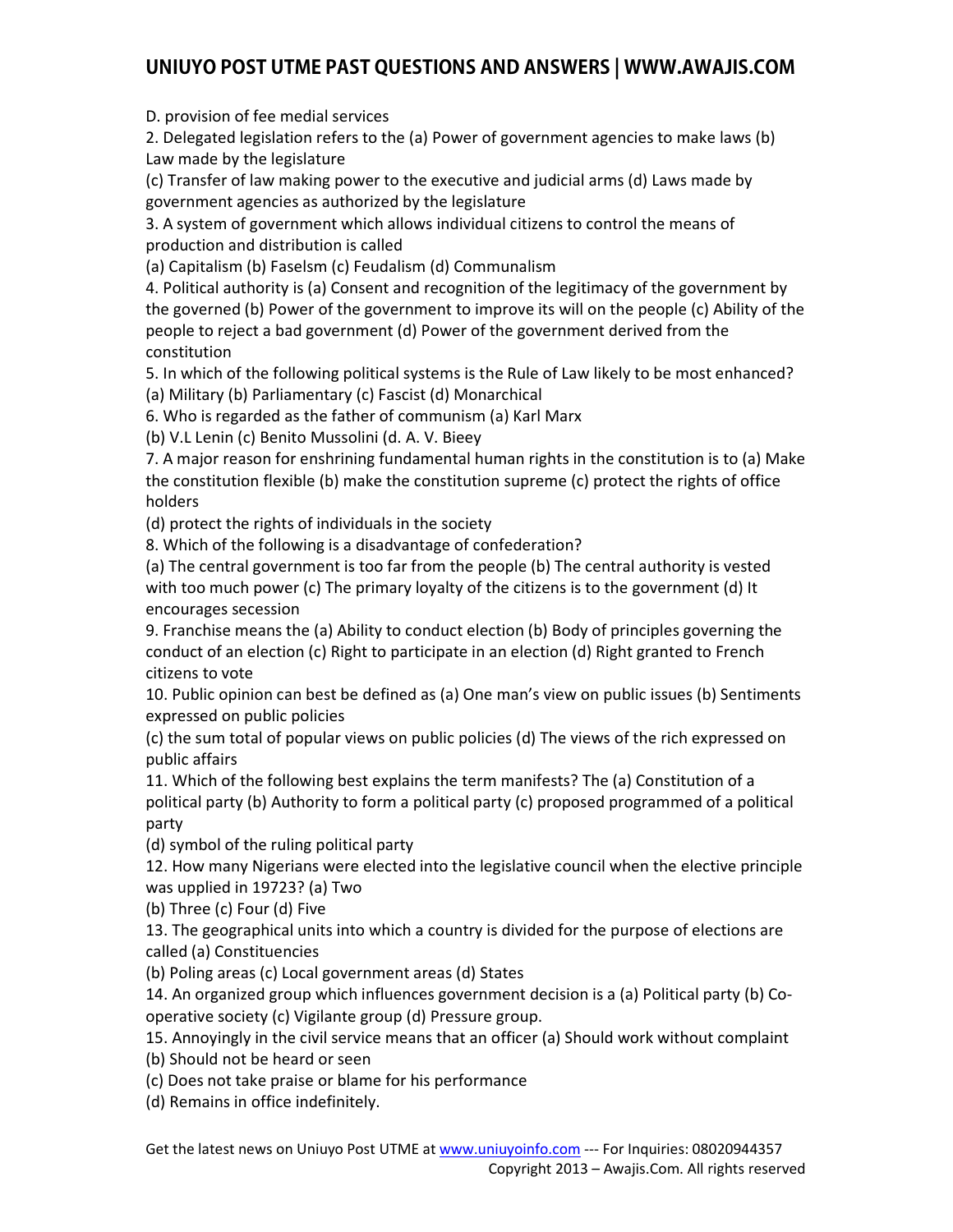16. The main purpose of wetting up public corporations is to

(a) Make profit for the government (b) Create employment for all people in the state (c) Improve production of national crafts (d) provide essential services to the people at minimal cost.

17. The British Minister responsible for the administration of British territories in the Crown Colony system was the (a) Colonial secretary (b) Secretary of state for the colonies (c) Secretary of Treasury (d) secretary of native Affairs.

18. The headquarters of the French Colonial government in West Africa was (a) Dakar b) Abidjan (c) Cotonou (d) Niamey.

19. Colonial constitutions were always (a) Confederal (b) Federal

(c) Written (d) Flexible.

20. The official members in the legislative councils for the British Colonial Government were

(a) all African (b) All White

(c) Minority White (d) Majority African.

21. Military government rule by (a) Laws (b) Proclamations

(c) Decree (d) By-laws.

22. Which of the following is a advantage a country derives from international relations (a) Peaceful settlement of conflict with nations (b) Helping their citizens to secure citizenship of other countries (c) Allowing the government to annex more territories (d) Increase in population growth.

23. Which of the following countries is a member of the Economic Community of West African State (ECOWAS)? (a) Congo D.K. (b) Libya (c) Kenya (d) Burkina-Faso

24. Which of the organs of the United Nations organization (UNO) is responsible for appointing staff of the organization?

(a) Security (b) International court of justice (c) The secretariat (d) The Economic and Social Council

25. The organ of the UNO responsible for the affairs of the mandated territories was the (a) International court of justice

(b) Trusteeship council (c) Economic and Social Council

(d) General Assembly

#### **ANSWERS 2010/2011**

#### **1d 2c 3 4d 5b 6a 7d 8b 9c 10c 11c 12b 13a 14d 15 16d 17b 18b 19d 20b 21c 22a 23d 24a 25b**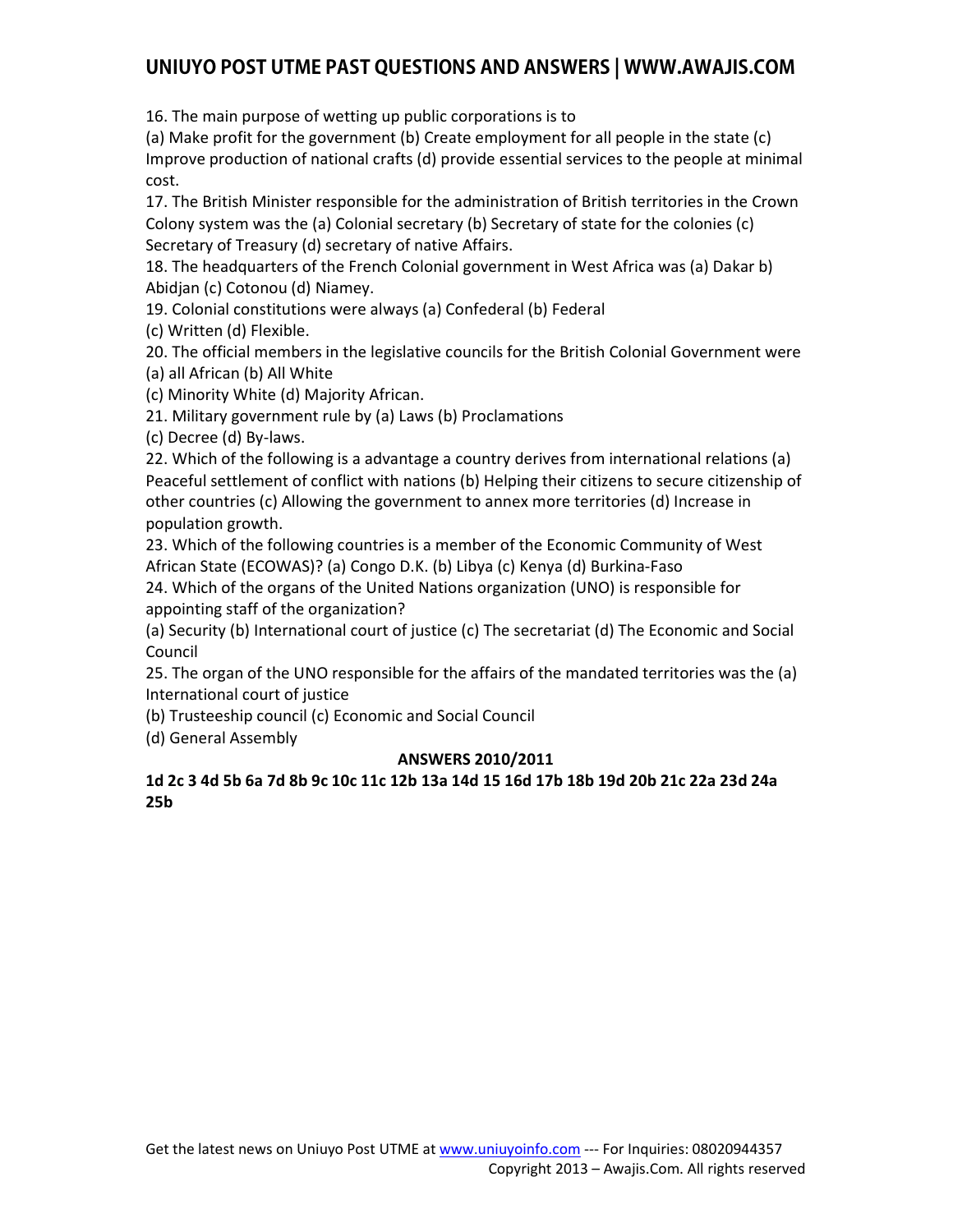

### **UNIVERSITY OF UYO, UYO 2011/2012 POST-UTME SCREENING EXERCISE**

POST – UTME SCREENING EXERCISE 2011/2012 SESSION GOVERNMENT 0610

1. Government as an art of governing refers to the process of

(a) Rulling people in the society (b) establish political parties

(c) Providing free education (d) acquiring social skills

2. An essential features of a state is (a) availability of mineral resources (b) development infrastructure (c) an organization system (d) developed markets

3. The modern idea of democracy includes all of the following except (a) unlimited freedom (b) civil liberty (c) predict electron (d) equality below the law

4. The political system which allows equal access to the means of production, distribution and exchange is called

(a) Totalitarianism (b) capitalized (c) socialism (d) feudalism

5. The two components of sovereignty are (a) influence and political authority (b) political structure and political socialization (c) legal and political independence (d) political economic developments

6. The modern concepts of the rule of law was introduce by

(a) K.C where (b) AV Dicey (c) Ollo Von Bismarck (d) Justice Hohms

7. Which of the following principles negates the concepts of the rule of law? (a) Supremacy

of law (b) prevention of arbitrariness in authority (c) equality before the law

(d) Exercise of absolute power by the president

8. Another name for totalitarianism is (a) socialism (b) capitalism (c) communism (d) Harold Laski

9. The concept of separatism of powers was propagated by

(a) Nicholas Machiavelli (b) A. V dicey (c) Baron de Montesquieu (d) Harold Laski

10. Official opposition is features of (a) parliamentary system (b) totalitarian system (c) Nazism (d) fascism

11. In a monarchy, the head of state is usually (a) a military rule

(b) The ethic justices (c) the speaker of the legislature

(d) A hereditary rule

12. A constitutionally created account in to which all public revenues is paid is called (a) provident fund (b) social security fund (c) public accounts fund (d) consolidated fund

13. Pressure group are also known as (a) cultural group (b) social clubs (c) interest group (d) politicians

14. Public opinion is the view held by the (a) minority (b) civil servants (c) majority (d) politicians

15. The power to pardon any citizen charged with any criminal offences the lie with the (a) legislature (b) executive (c) human rights organization (d) judiciary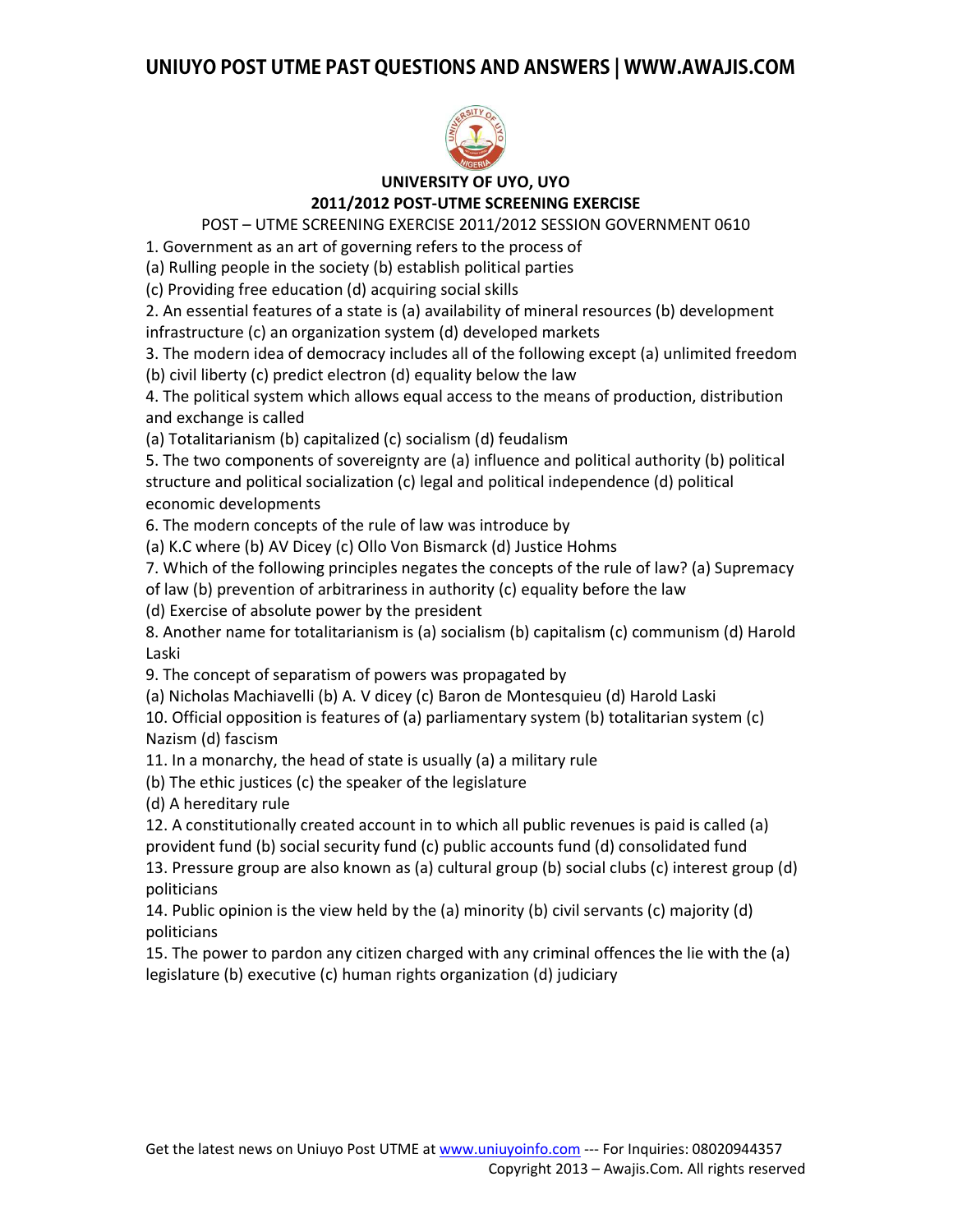16. The number in a bleameral legislature is (a) four (b) three

(c) Two (d) one

17. In the legislature a filibuster is one who (a) is in charge or party (b) pressure party bills during parliament sessions (c) does no take part in law making (d) prevents the passage of bill by making long speech

18. The unique feature of a state is (a) information (b) anarchy

(c) Organize laws (d) direct democracy

19. Ability to enforce obedience is known as (a) legitimacy

(b) Power (c) influence (d) tame

20. A major source of political power is (a) election (b) force

(c) Influence (d) ombudsman

21. Power is transferred into authority through (a) force

(b) Legitimacy (c) judiciary (d) sovereignty

22. Political authority is the (a) legitimate right to exercise political power (b) ability to control political behaviour (c) right to participate in political campaigns (d) right to form political parties.

23. The extent in which the citizens accepts the institutions, official and activities of the government is known as (a) authority

(b) Permission (c) legitimacy (d) power

24. The concepts of sovereignty was pronounced by (a) Adam Smith (b) Jeremy Bentham (c) Karl Marx (d) Jean Bodin

25. Popular sovereignty belongs to the (a) immigrants (b) electorates (c) cabinet (d) legislature.

#### ANSWERS – 2011/2012 GOVERNMENT 0610

1. A 2.B. 3.C 4.B 5.C 6.b 7.D. 8.A 9. 10. A 11.D 12.D 13.C 14.C 15.D 16.C 17D. 18. C 19.B 20.A 21.B 22.A 23.A 24.A 25.B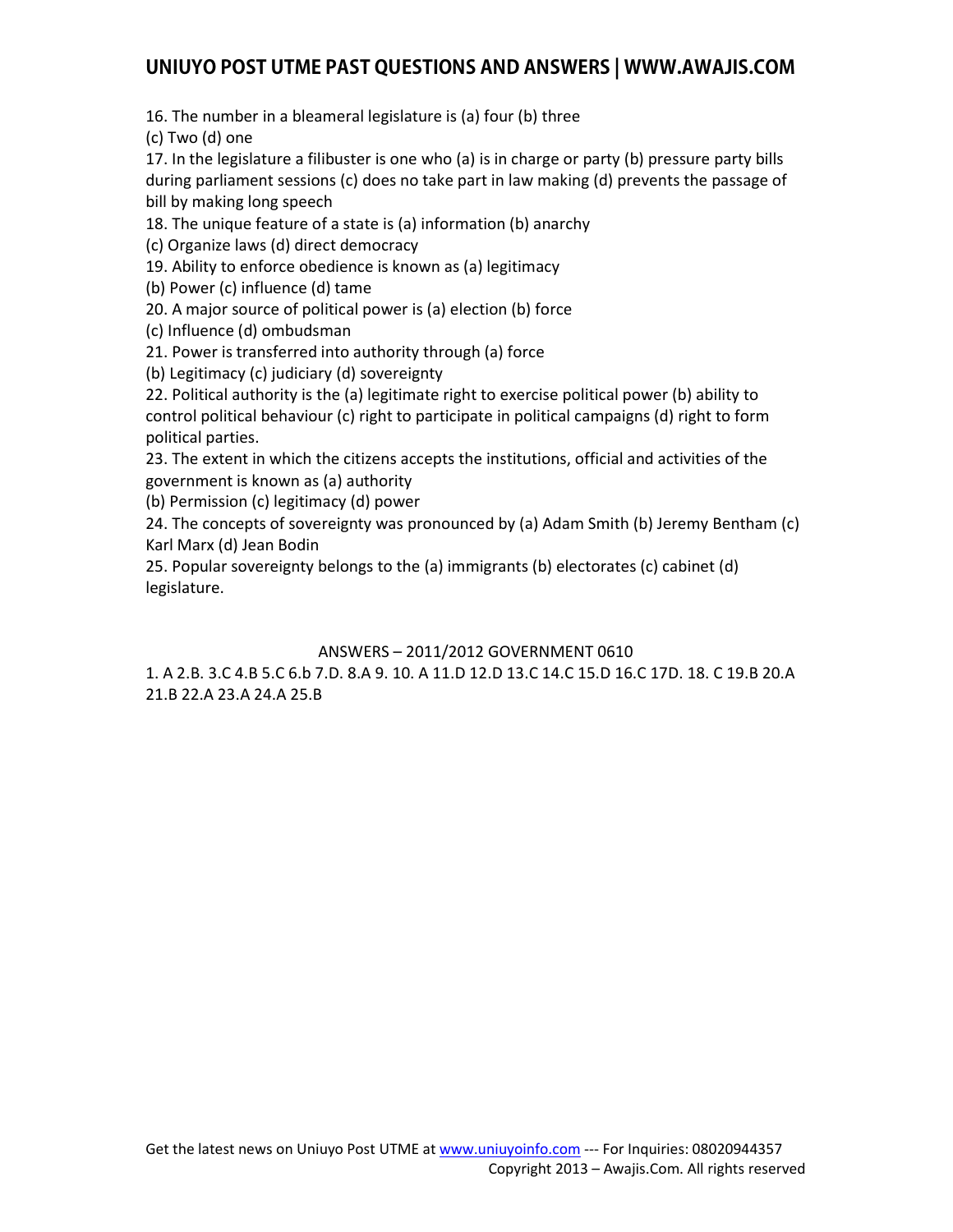

#### **UNIVERSITY OF UYO, UYO 2012/2013 POST-UTME SCREENING EXERCISE GOVERNMENT 5002**

#### **Instruction: From the options lettered A to D choose the correct answer and shade accordingly in the spaces provided.**

- 1. The functions of government include all the following except the ………… A. maintenance of peace and order B. provision of social services C. protection of citizens from malicious attacks D. provision of free medical services
- 2. Delegated legislation refers to the A. power of government agencies to make laws B. laws made by the legislature C. transfer of law making power to the executive and judicial arms D. laws made by government agencies as authorized by the legislature
- 3. A system of government which allows individual citizens to control the means of production and distribution is called A. capitalism B. fascism C. feudalism D. communism
- 4. Political authority is A. consent and recognition of the legitimacy of the government by the governed B. power of the government to impose its will on the people C. ability of the people to reject a bad government D. power of the government derived from the constitution
- 5. In which of the following political systems is the Rule of Law likely to be most enhanced? A. military B. parliamentary C. fascist D. monarchical
- 6. Who is regarded as the father of communism? A. Karl Marx B. V. I. Lenin C. Benito Mussolini D. A. V. Dicey
- 7. A major reason for enshrining fundamental human rights in the constitution is to A. make the constitution flexible B. make the constitution supreme C. protect the rights of office holders D. protect the rights of individuals in the society
- 8. Which of the following is a disadvantage of confederation? A. the central government is too far from the people B. the central authority is vested with top much power C. the primary loyalty of the citizens is to the central authority is vested with top much power C. the primary loyalty of the citizens is to the central government D. it encourages succession
- 9. Franchise means the A. ability to conduct elections B. body of principles governing the conduct of an election C. right to participate in an election D. right granted to French citizens to vote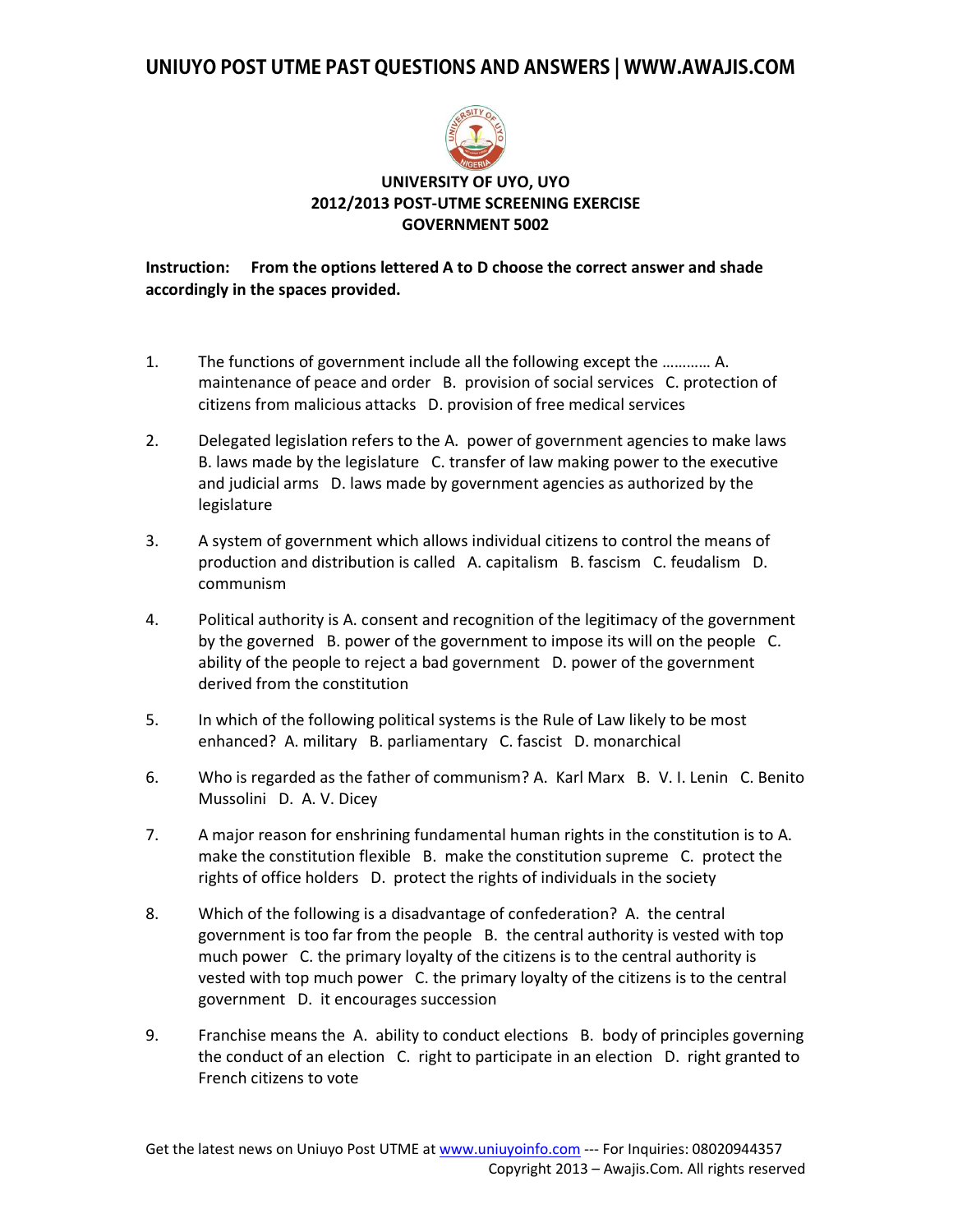- 10. Public opinion can best be defined as A. one man's view on public issues B. sentiments expressed on public policies C. the sum total of popular views on public politics D. the views of the rich expressed on public affairs.
- 11. Which of the following best explains the term manifesto? The A. constitution of a political party B. authority to form a political party C. proposed programme of a political party D. symbol of the ruling political party.
- 12. How many Nigerians were elected into the Legislative Council when the elective principle was applied in 1923? A. two B. three C. four D. five
- 13. The geographical units into which a country is divided for the purpose of elections are called A. constituents B. polling areas C. local government areas D. states
- 14. An organized group which influences government decisions is a A. political party B. co-operative society C. vigilante group D. pressure group
- 15. Anonymity in the civil service means that an office. A. should work without complaint B. should not be heard or seen C. does not take praise or blame for his performance C. remains in office indefinitely
- 16. Which of the following made the earliest contact with the Nigerian society? A. the Portuguese B. the Germans C. the British D. the French
- 17. Which of the following states were created in 1996? A. Akwa Ibom and Kogi B. Gombe and Zambafara C. Adamawa and Ekiti D. Ebonyi and Osun
- 18. Delegation as an economic policy borders on: A the removal of subsidies on public utilities B. the removal of restriction and extension of competition C. privatization D. commercialization
- 19. The countries with which Nigeria participated in the ECOMOG peace-keeping operations were A. Sierra Leone and Cote d'Ivoire B. Liberia and Sierra Leone C. Liberia and Guinea D. Senegal and Cote d' Ivoire
- 20. The Lagos Treaty of May 28th, 1975 led to the formation of the A. African Economic Summit B. Lagos Plan of Action C. Economic Community of West African States D. Economic Commission of West Africa
- 21. Nigeria demonstrated here commitment to the policy of non-alignment during the regime of A. Ibrahim Babangida B. Muhammadu Buhari C. Johnson Aguiyi-Ironsi D. Murtala Muhammed
- 22. The pre-colonial Yoruba political system as a whole can best be described as A. federation of chiefdoms and localities B. confederation of chiefdoms and localities C. confederation of monarchies and chiefdoms D. highly centralized kingdom
- 23. The Native Authority system was most effective and successful in A. Eastern Nigeria B. Northern Nigeria C. Mid-western Nigeria D. Western Nigeria